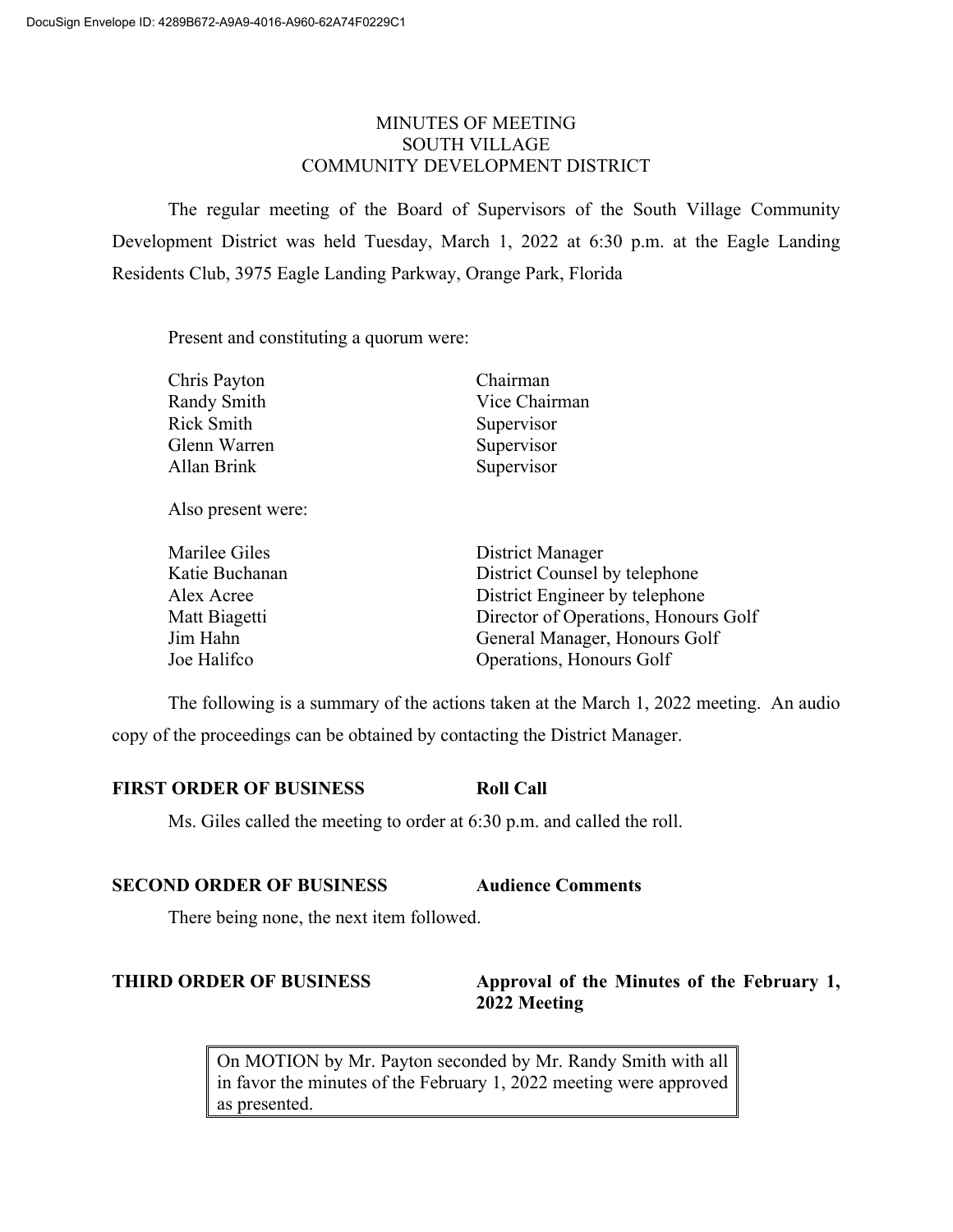#### **FOURTH ORDER OF BUSINESS Update Regarding Open Items**

## **A. Update on Phase 5 Construction**

Mr. Biagetti stated they are getting closer to the walk through with the county to be able to do the asphalt lift. They were following up on the permit application for the monument signs.

### **B. Crosswalk Project**

Mr. Biagetti stated M&J Striping completed the thermo application for the pedestrian crosswalks and we installed the signs the county provided on the county issued posts. We have the decorative posts on order and once received we will have staff swap them out onto the decorative posts.

Mr. Randy Smith asked do we risk any liability by not having all the crosswalks painted?

Ms. Buchanan stated I think this is something required under the transportation standards and I will ask the engineer to speak to that. We would certainly have liability if we don't comply with those regulations.

Mr. Acree stated having an actual painted crosswalk is not an ADA requirement. I don't think you would have any type of liability for that.

### **FIFTH ORDER OF BUSINESS Discussion of Sales Office**

This item tabled.

### **SIXTH ORDER OF BUSINESS Discussion Regarding Policy Updates**

Mr. Randy Smith stated I got some feedback and thought about the one-time medical exemption. When you get to be my age the opportunity to have surgery that would take you out of golf for 6-months more than one time seems to be more of a possibility.

Mr. Warren stated I agree with what you are saying but on the flip side part of what the membership does is creates continuity of income for the club. If we are giving people the freedom to go back and forth, that makes it harder for staff to budget.

Mr. Hahn stated the intent was to have some control over this, in the past you have had none. You can decide something differently in the future but I think this is the right step and shows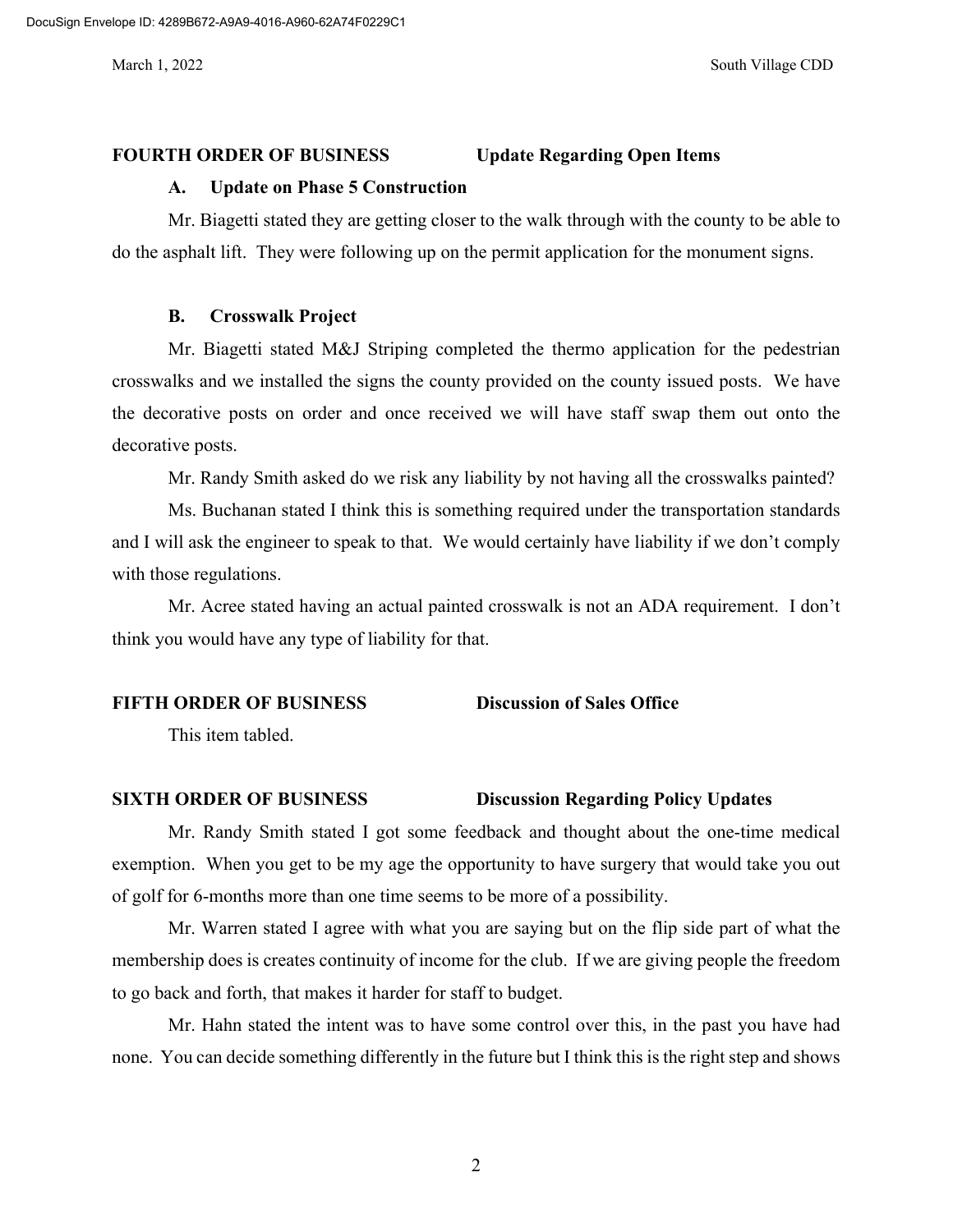some effort to be relaxed on that issue. I'm aware of clubs with a medical exemption and people abuse that.

Mr. Payton stated if you or whoever is doing membership says, this is an abuse of the policy we are going to suspend you, that would be appropriate to me. I don't know that we need the line in here that says you get one. That sentence can come out because you have the ability to monitor that situation.

Mr. Warren stated it puts him against the member and if the member doesn't agree they are back in front of us again.

Mr. Hahn stated I will give you a quick example. Last month and we all agreed to grandfather two individuals in. I'm already getting feedback from one of those individuals, he doesn't want to rejoin yet because he is not quite ready. We told him he has to reinstate and start his membership and now he is saying he doesn't want to yet; he is going to wait longer. That is the slippery slope you start facing. My intent was, you are going to join right away, you are going to start paying dues and you are going to start playing golf. They can't be here to make that point and I don't necessarily agree but I respect the process. Now we are back and forth and they want to have a meeting to discuss when they want to reinstate their membership. I don't get that.

Mr. Payton asked has it been more than six months since they suspended their membership? The policy says you have 6 months.

Mr. Hahn stated it has been two years.

On MOTION by Mr. Payton seconded by Mr. Brink with all in favor the Eagle Landing Golf Club policy updates were approved as presented.

# **SEVENTH ORDER OF BUSINESS Consideration of Proposal with Matthews Design Group for Stormwater Management Needs Analysis and Public Facilities Report**

Mr. Acree stated the stormwater needs analysis is a new requirement and we are doing this for multiple CDDs right now. It is a report that outlines the current and projected needs for both stormwater and wastewater for the development and five-year increments. The public facilities report is ongoing, I think it is every seven years it needs to be updated. It is a report that outlines the public facilities owned by the district and any proposed expansion program in the next five years. We have a draft report for South Village that was done by Hadden & Land that was done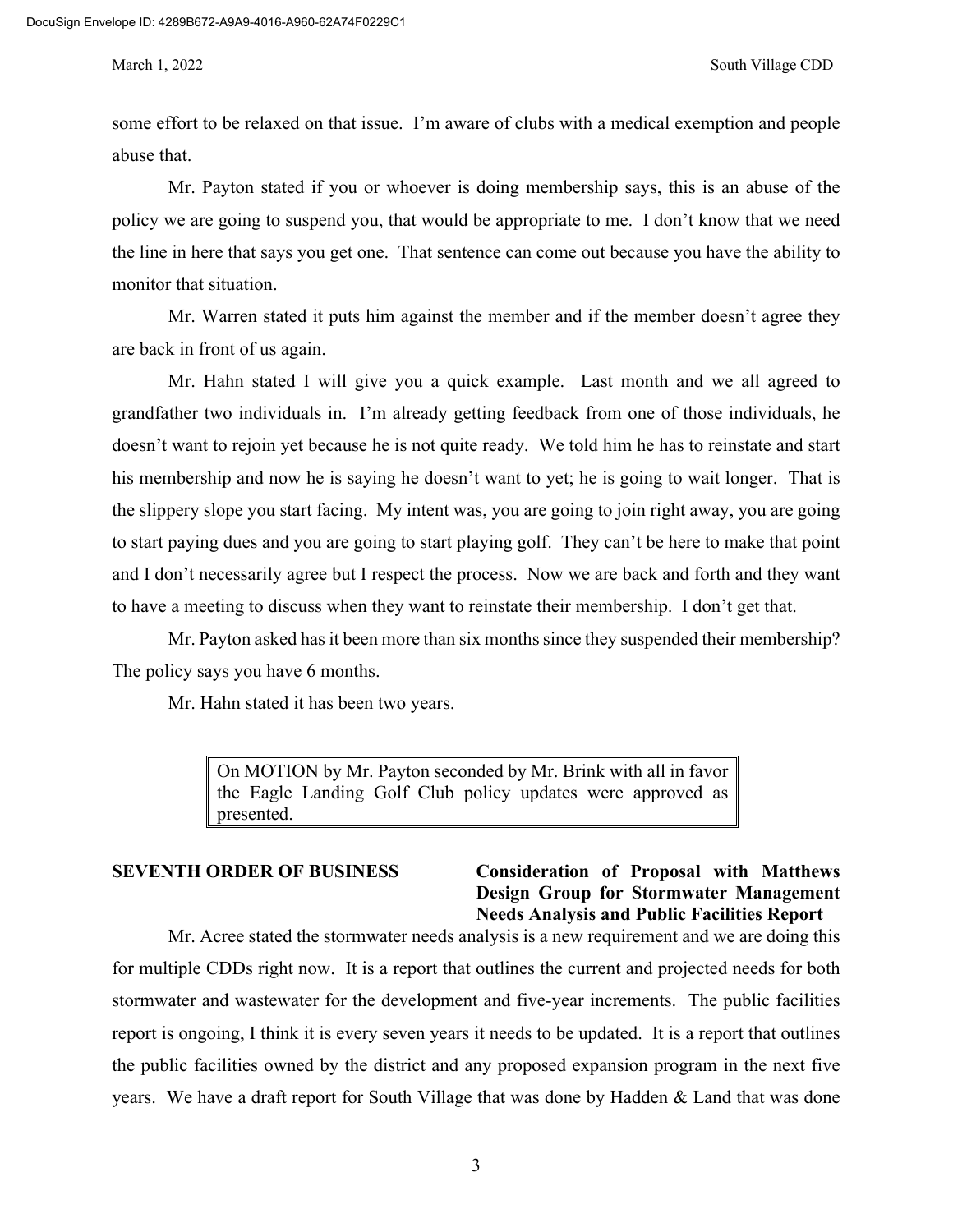in 2007 and we can use that as a basis to get it updated and we will coordinate with the district regarding any expansion programs. There may have been another report after 2007, but that is the one I was provided.

Mr. Payton asked would you say you quoted the stormwater management needs analysis high, since you are doing this for the first time?

Mr. Acree stated that is correct. We have four on the schedule to do.

Mr. Payton asked would you say you quoted this high or it is going to come in about the same area not knowing exactly what the work is?

Mr. Acree it is a little heavy, but we haven't done this before but as we gather some more information, it is heavy and more of a not to exceed budget. We will do our best to keep that low.

Mr. Brink asked is there a chance we are going to have a change order and what is the change order going to cost us?

Mr. Acree stated the only reason we would need a change order is if the level of effort needed to put together these reports is below what we estimated, the public facilities report is selfexplanatory and I don't see any reason we would exceed that estimate.

Mr. Payton asked what if we let other districts go first? Not so much for the public facilities report but the needs analysis is a new statute, what if we asked for an extension and let other districts figure it out and they can see what the prices look like.

Mr. Brink stated we have a June 30<sup>th</sup> deadline.

Mr. Payton stated it is my understanding that some districts have asked for an extension. I can work with Katie and GMS to see if there is a process.

Ms. Buchanan stated I don't think anyone in our firm has successfully navigated that process. I will ask Marilee if she has more information than I do.

Ms. Giles stated I see all the meeting notes at GMS and several districts have pushed this off. I don't know what the consequences are if we don't meet the June 30 deadline. Several districts are saying they didn't budget for this and they just can't do it this year by June 30<sup>th</sup>.

Ms. Buchanan stated potentially what could happen is the CDD would submit it to Clay County, Clay County has to compile a report and submit it to the Department of Environmental Protection as well as the Office of Economics and Demographic Research and then they publish an analysis. It would be noted and reading the statute, there is not a monetary fine.

4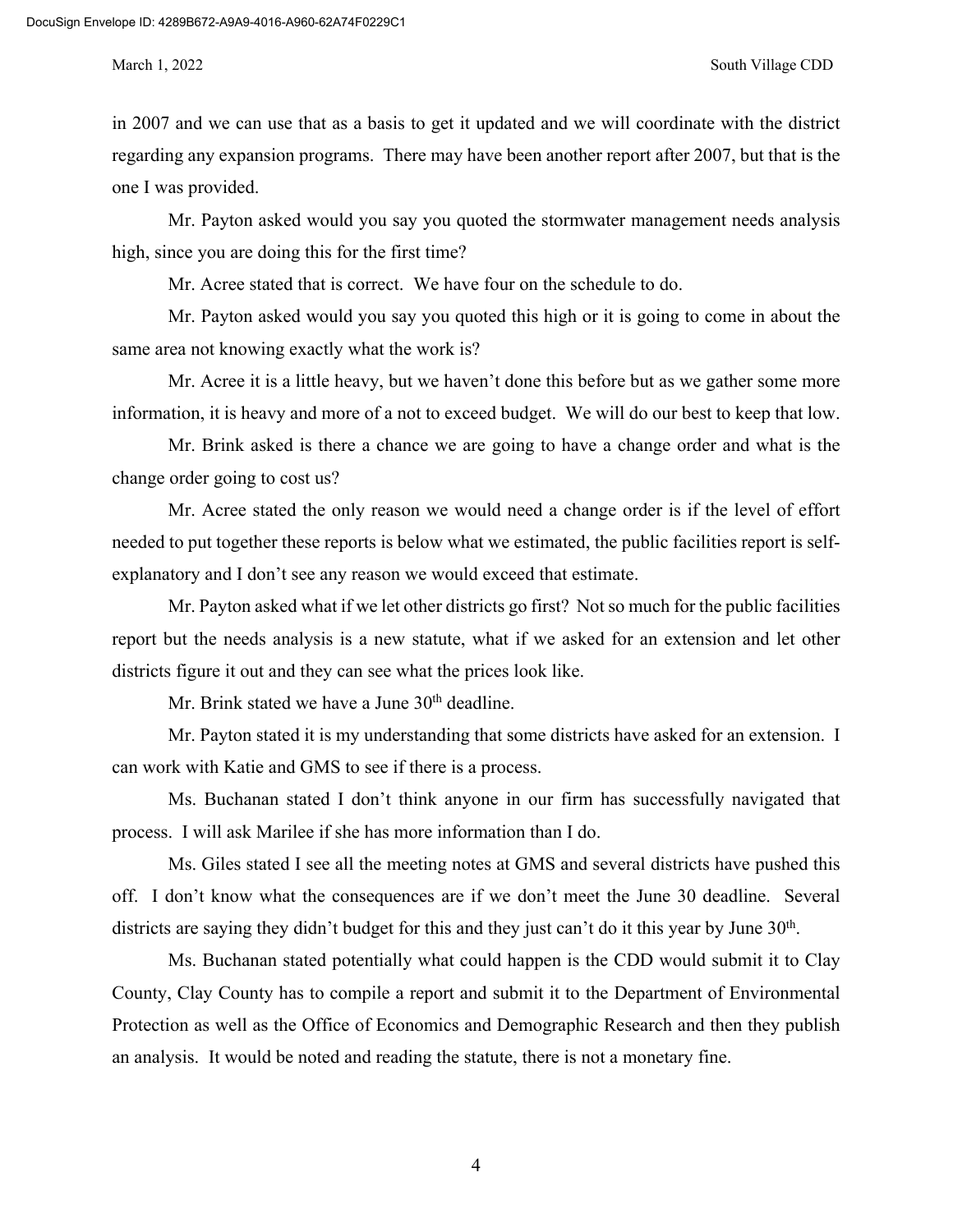Mr. Biagetti stated this cost estimate seems comparable to another districts based on the facility and size with a different engineering firm.

Mr. Hahn asked how does the board want to look at the funding of this? We have the general fund and we have the reserve fund. Where would you like it to come from? If it is the reserve fund, maybe I can build it in and reduce some things, just let us know.

Mr. Payton stated we can move from the reserve to the general fund.

Mr. Hahn stated maybe I will take out a few smaller projects or things we are looking to do and do them a year from now.

> On MOTION by Mr. Payton seconded by Mr. Randy Smith with all in favor the proposal from Matthews Design Group for stormwater management needs analysis in an amount not to exceed \$11,500 and the proposal for the preparation of the public facilities report in the amount of \$7,500 were approved.

# **EIGHTH ORDER OF BUSINESS Consideration of Fee Agreement with Kutak Rock LLP**

Ms. Buchanan stated you have seen this before when you authorized the transition between Hopping Green & Sams and Kutak Rock. There are no changes in your rate structure, it is still terminable at will.

> On MOTION by Mr. Payton seconded by Mr. Randy Smith with all in favor the fee agreement with Kutak Rock LLP was approved.

# **NINTH ORDER OF BUSINESS Consideration of Agreement with Pool Sure**

Mr. Biagetti stated this may be a little overdue. As we have seen over the past year or two prices for a lot of things have increased. We have seen those prices increase and billed already. Pool Sure is the company that provides the chemicals for the pools and we lease their equipment, we don't pay for the lease, it is built into the water management program. This reflects the change in pricing from the previous agreement, which was \$1,192 and is now \$2,231 and is a 12% increase on the chemical costs.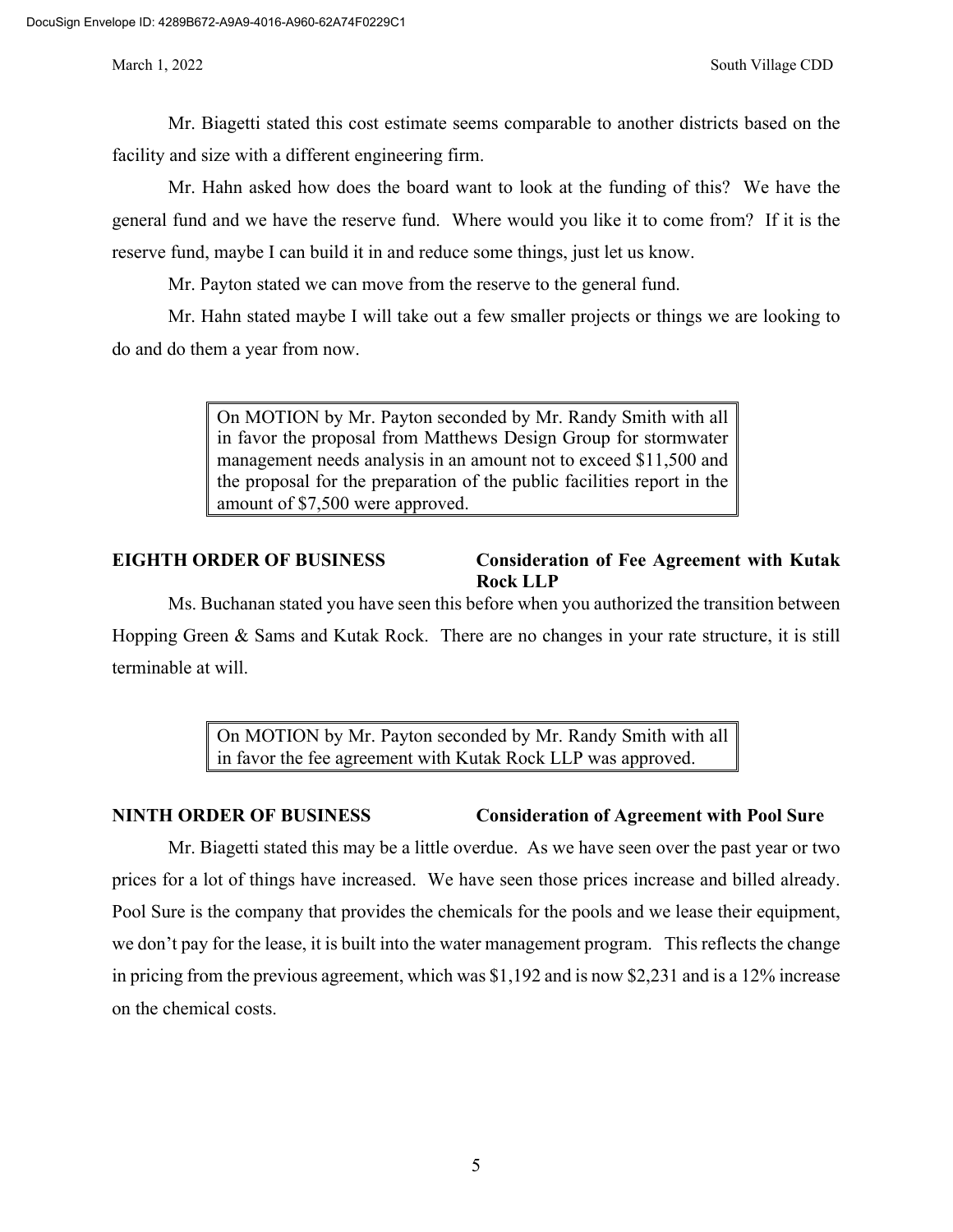On MOTION by Mr. Payton seconded by Mr. Randy Smith with all in favor the agreement with Pool Sure in the monthly amount of \$2,231 was approved in substantial form.

## **TENTH ORDER OF BUSINESS Consideration of Racket/Paddle Sports Outside Membership**

Mr. Payton stated there has been some interest presented to me from some non-residents to purchase a limited membership to just use the tennis courts. The ask wasn't for pickleball but if we include that is that okay? Matt and I discussed this and decided the cost for a single person would be \$750 a year and a family \$1,000 a year. If those people were to buy into that they would have the ability to just pay no fee for lessons or clinics and today those cost \$4 to \$10. No access to the gym, no access to the basketball court, the pool or fitness center.

Mr. Randy Smith asked don't we have a pool membership?

Mr. Biagetti responded we have an annual passholder membership for \$4,000 or \$4,500 and that includes everything.

> On MOTION by Mr. Warren seconded by Mr. Randy Smith with all in favor outside membership for the racket/paddle sports was approved as outlined.

# **ELEVENTH ORDER OF BUSINESS Staff Reports**

### **A. General Manager - Report**

Mr. Hahn stated fans for the patio, turf for the range, amps for the music are all on order and hope to have them done over the next 30-60 days. Menu prices will be increasing due to the impact of the minimum wage increase and inflation being far greater than we anticipated last June along with paper product prices. We are taking up dues and trail fees by 5%. We have been refurbishing all the bathrooms as part of our capital plan and the bathrooms on the golf course will be renovated in the spring.

### **B. District Counsel**

Ms. Buchanan stated I want to follow-up on the letter we talked about at the last meeting, that did go out. On further research it seems that the minors that were pointed to in connection with the golf course, may not actually be children of the resident/property owner/renters. It seems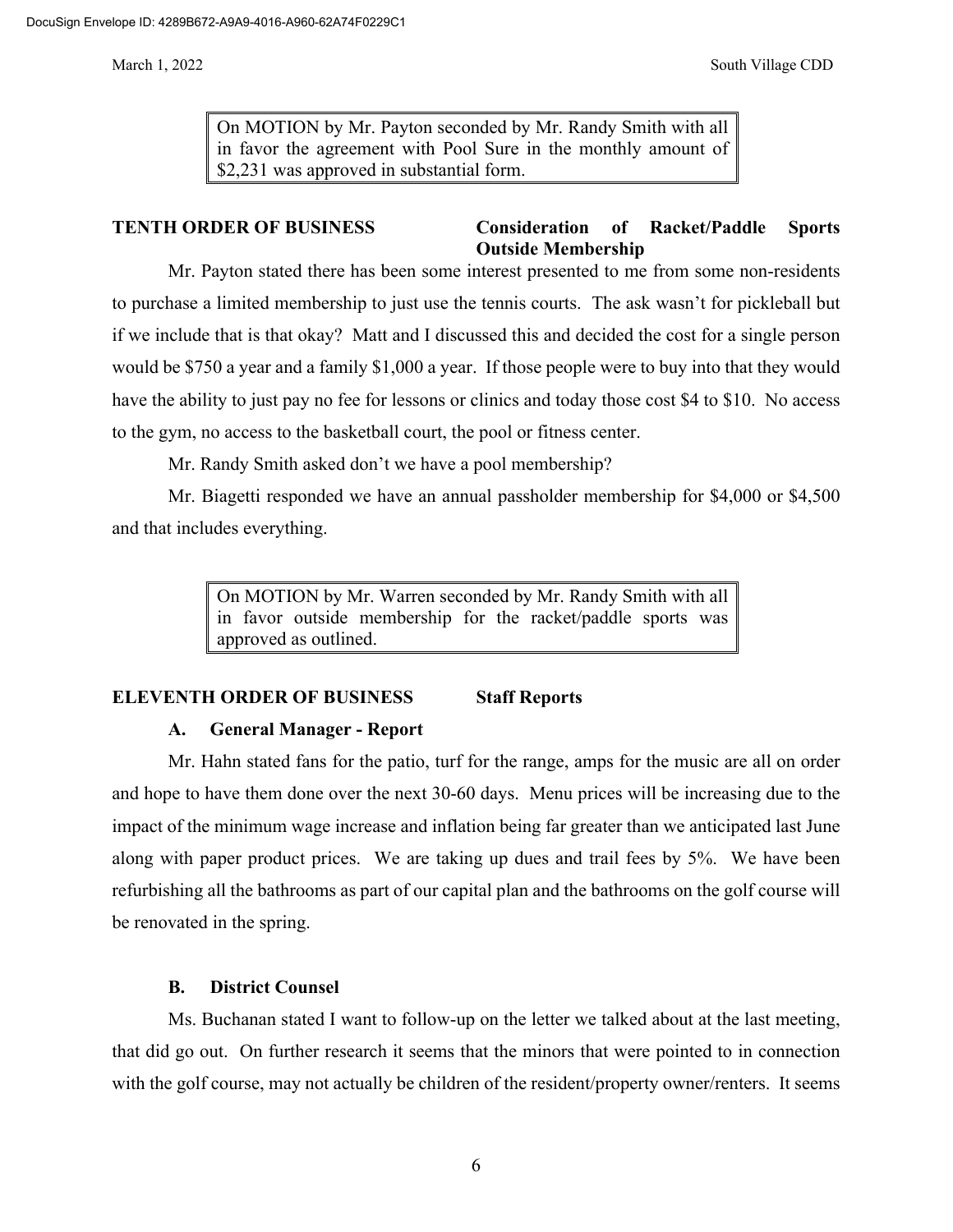there are multiple families living in one house so to that end I'm still sort of obliged to send the same general letter and add the provision that says, don't forget that you need to properly register any member of your household and if you cannot register them as members of your household then comply with the guest policies and you may be responsible for any damages or injuries caused by your guests. What I am not proposing but wanted to make sure you agree is send a letter to the homeowner that says your privileges are suspended because of the actions of your guests. That would be more aggressive than what we sent last time but I can do whatever you would like me to do.

Mr. Randy Smith stated I'm in favor of being as aggressive as we possibly can.

Mr. Warren stated also you might say if they are on the golf course again we will report them as trespassing to the county sheriff. I think you need to send something saying, they have to stay off the golf course. I don't know how to word that.

Mr. Payton stated my understanding is that in the letter it talks about, you must follow the policies.

#### **C. District Manager**

There being none, the next item followed.

### **D. District Engineer**

There being none, the next item followed.

## **TWELFTH ORDER OF BUSINESS Supervisor's Requests**

The following items were brought up and discussed: unauthorized use on holes 4, 9 and 18 with kids cussing at golfers, multiple kids driving carts up to the fairway at hole 7, residents hitting balls at holes 14 and 15, a need for rangers later in the day and security on the course, cement between holes 7 and 8 needs to be cleaned up and smoothed out, signs to rake traps are on order, columns at the front of the neighborhood need to be pressure washed, residents can file in person with the supervisor of elections for seats on the board.

### **THIRTEENTH ORDER OF BUSINESS Audience Comments**

A resident recommended adding HOA information and documents to the CDD website.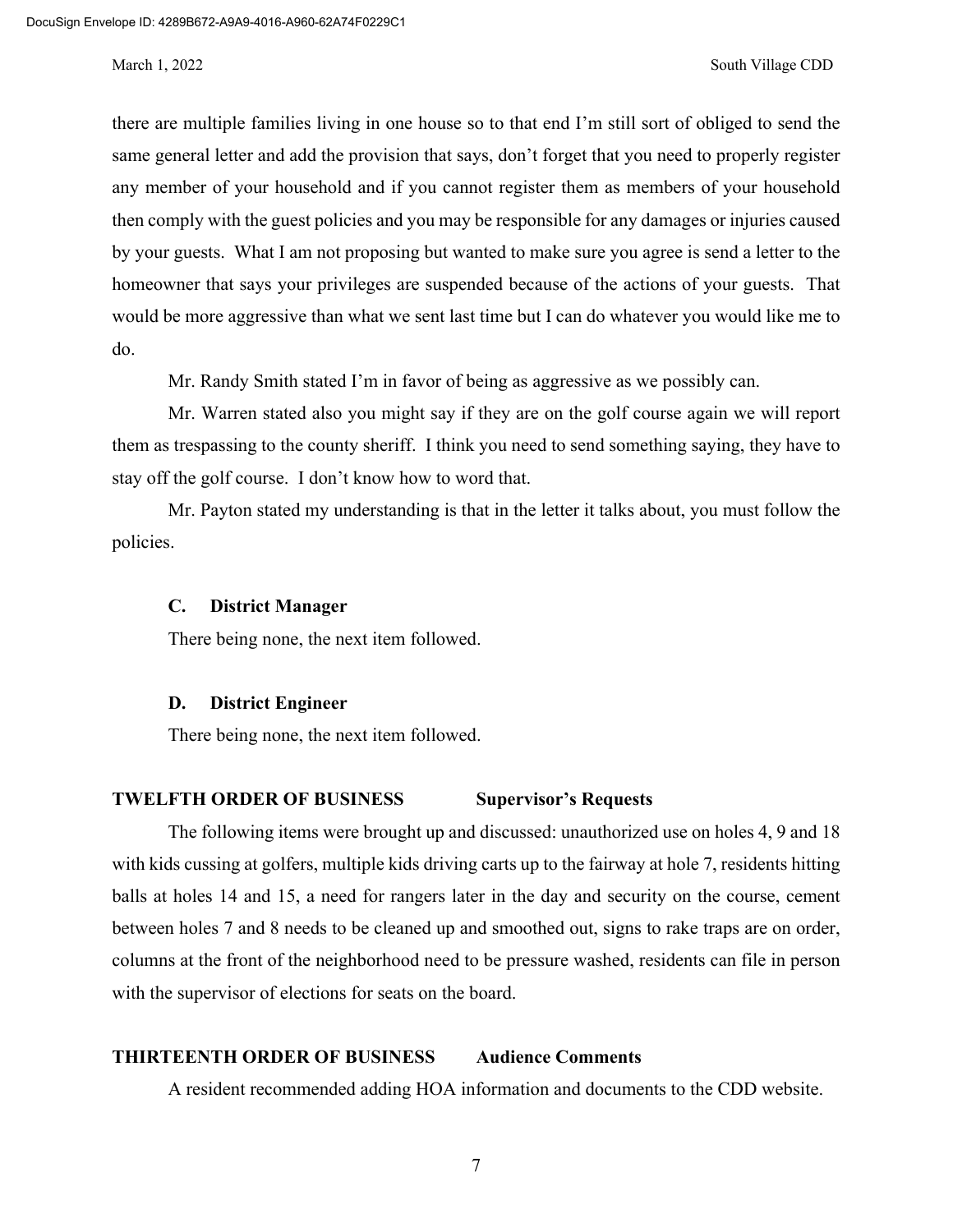Mr. Payton stated there are existing documents there already. Let me know what you want up there and we will put it up.

A resident asked can we expand the turns where we put in the new concrete between 9 and

18?

Mr. Hahn stated we can do that.

A resident stated there is a new app that you can put on your phone and when you see something on the golf course and video it, that will stream to the sheriff's dispatch center.

A resident stated I live on 9 and I can validate Glenn's story with those young kids.

# **FOURTEENTH ORDER OF BUSINESS Financial Reports**

# **A. Balance Sheet as of January 31, 2022 and Statement of Revenues and Expenses for the Period Ending January 31, 2022**

The balance sheet and income statement were included as part of the agenda package.

# **B. Assessment Receipt Schedule**

The assessment receipt Schedule was included as part of the agenda package.

# **C. Approval of Check Register**

On MOTION by Mr. Payton seconded by Mr. Brink with all in favor the check register was approved.

**FIFTEENTH ORDER OF BUSINESS Next Meeting Scheduled for Tuesday, April 5, 2022 at 6:30 p.m. at Eagle Landing Residents Club**

Ms. Giles stated the next meeting is scheduled for Tuesday, April 5, 2022 at 6:30 p.m. in the same location.

> On MOTION by Mr. Payton seconded by Mr. Randy Smith with all in favor the meeting adjourned at 7:48 p.m.